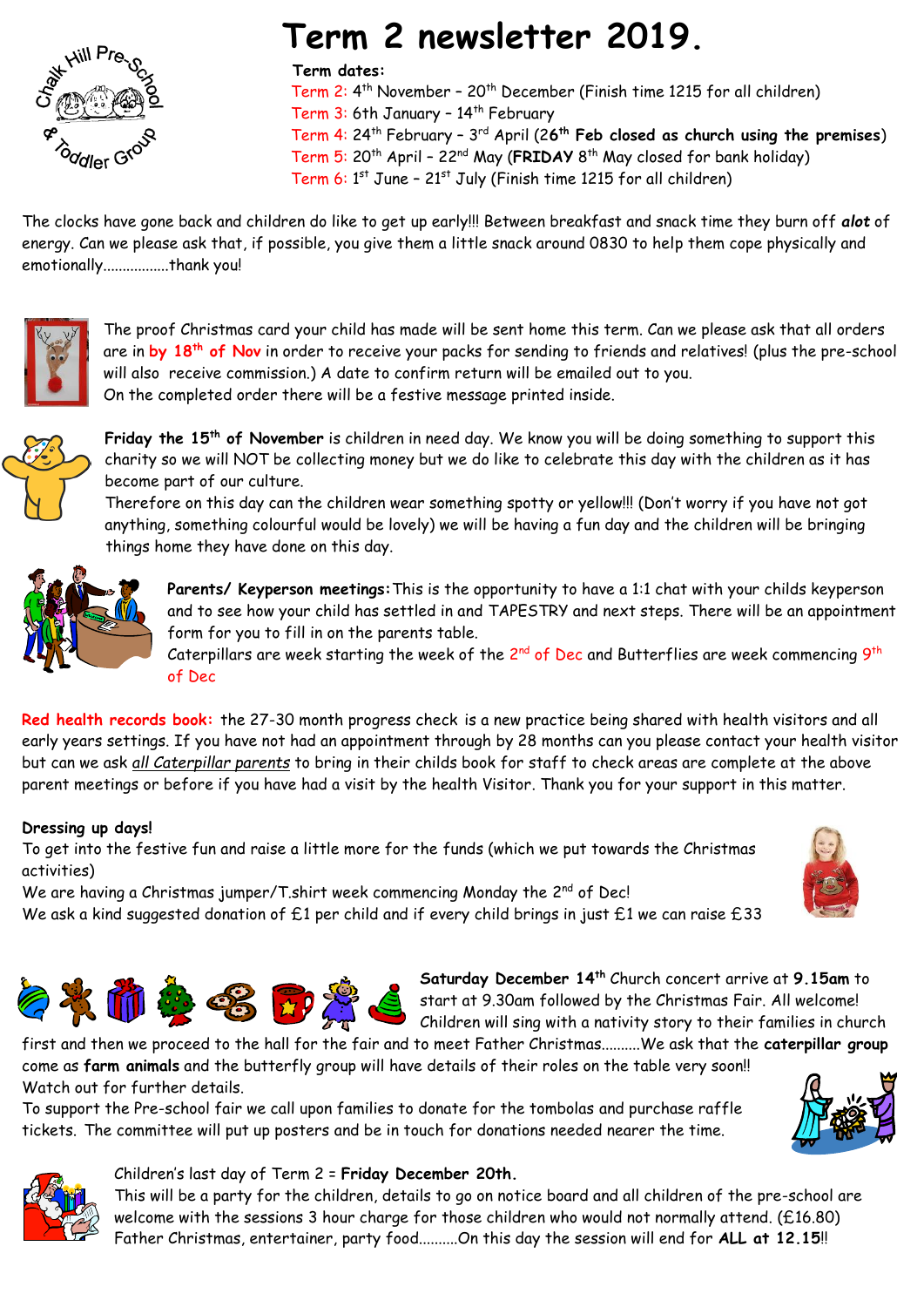*IF YOU OR SOMEONE IN YOUR FAMILY WORK FOR BARCLAYS OR HSBC THEY COULD ACCESS MATCH FUNDING WHICH WOULD INCREASE AN EVENT BY A FURTHER £300 OR MORE!! MAYBE YOU EVEN WORK FOR A COMPANY WHO ALSO DOES THIS, IF SO PLEASE CONTACT THE COMMITTEE AT [chalkhillpreschool@live.co.uk](mailto:chalkhillpreschool@live.co.uk)*

**THE QUIZ NIGHT!** Wow a great fundraiser. I thoroughly enjoyed it and can't wait for another one!



including the raffle, was £335 so thank you all so very much! The dressing up days made £31 and the cake sale took £38.50 (they were fab cakes! Thank you Linda, Stefans mummy!)

Keep an eye on the committee board for further events and information. The grand total raised,

Just to let you know what some of this money is going towards......Christmas art activities ,Christmas entertainer for the party, Drusillas for term 1, some tables to replace broken ones...............

**A BIG THANK YOU to Megans parents for taking all our rubbish (after sorting the sheds in term 6) to the tip at the beginning of term 1. It was very much appreciated.**



### **Colder weather!**

It may seem still mild however it will now get cold outside, therefore, can we kindly ask that appropriate clothing, coats **(everything named)** and footwear be worn.

If it is raining by all means put wellies on your child to stop shoes getting wet but please, due to H&S (apparatus etc) change your childs footwear before the session. Thank you!



**Butterfly parents**, please support your child to be independent with putting on their socks, shoes and coats. We know, as mothers ourselves, this can be tricky all the time to achieve, but if you could at some times of the week allow a little extra time this would be fantastic for your childs development. (Caterpillars, if ready, could also start this process please)



We are going on a trip to the church with the Butterfly children that attend the Thursday session. This will take place on Thursday 12<sup>th</sup> of December.

We are going to have a look around, do some activities and see our Christmas tree!

On this day the Butterfly children will be meeting at the church at 0915 and NOT pre-school HOWEVER we still need helpers for the return trip and there will be a list on the table for support for this trip.

Further trips are in the pipeline for other occasions such as St Andrews wood, Willingdon Primary for pond dipping and nature trail etc....



Although the mild weather is fading................... *Please* still supply an ice pack for your childs lunch box We will be emailing you all, good healthy ideas for your childs lunch boxes. This supports the healthy eating programme we are going to be doing throughout the coming school year with children. A good diet helps support childrens immune system and general health, growth, teeth and helps prevent obesity and diabetes. Children who learn this now will be taking a healthy approach into adulthood.

LUNCH CLUB: if your child attends lunch club can you please ensure they can open most of the packaging in their boxes. Perhaps some of the packaging can be pre opened/started so they can just finish independently at lunch. Children can practice opening their lunch items when they have lunch at home, especially the Butterfly group as this will prepare them for school.



### *Drink bottles:*

*Just to remind families that all drink bottles need to be brought in each day. They need to be clearly named and should contain just WATER! No squash, milk or juice etc……. Squash can be given in lunch box to be had with food to help lessen teeth decay.*



*Popper vests* we realise these are great however in the preschool they can prove quite time consuming when toileting. Can we kindly ask that children just wear a normal vests rather that an all in one type to support self help skills for those toileting moments and quickness for staff. Thank you.